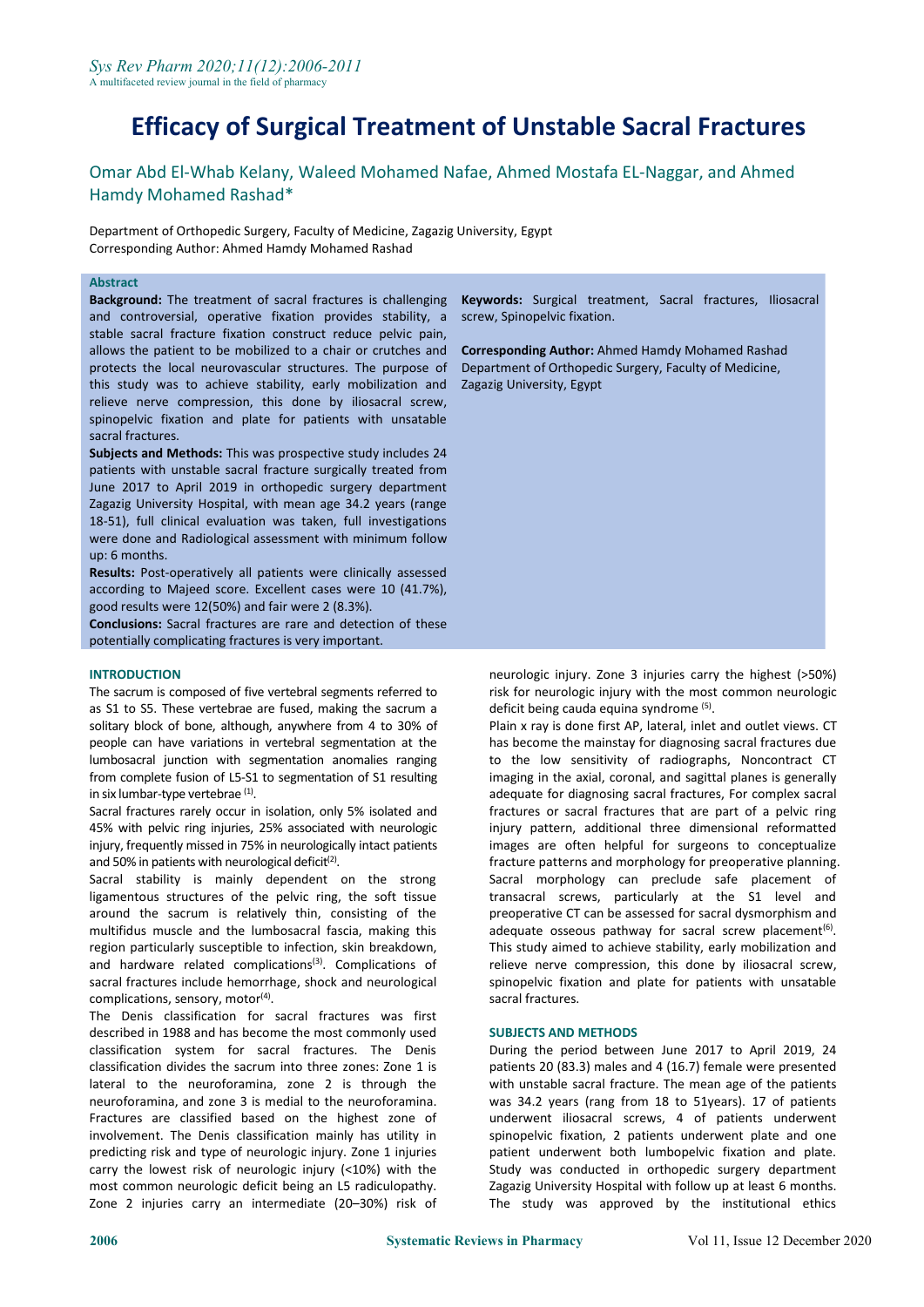committee and also informed written consent was taken from patients and/or their caregivers. This Work was performed according to the code of Ethics of the World Medical Association (Declaration of Helsinki) for studies involving humans.

## **Inclusion criteria**

According to the protocol of the study unstable sacral fractures, medically fit. Exclusion criteria: Open fractures, Malignancy, Infection.

#### **Pre-operative**

All patients were assessed and prepared using the following protocol, which includes: Clinical evaluation (history, general examination and local examination), X-ray and CT scan.

The aim of preoperative radiological evaluation was to determine the fracture type, Understanding the fracture pattern, Detecting associated fractures or dislocations and Bone stock of the fragments.<br>Full investigations were done (liver functions, kidney

functions, coagulation profile, blood sugar, ECG). Control of associated comorbidities (diabetes, hypertension, allergy to specific medication). Anesthetist assesses the patient preoperatively to choose the proper type of anesthesia. Two units of blood were grouped and saved for each patient for operation.

Patients were diagnosed and classified according to Denis and Isler. According to denis classification of sacral fractures, there were 9 patients with type 1 fracture (37.5%), 12 with type 2 fracture (50%), 3 with type 3 fracture. According to Isler classification of sacral fractures, there were 14 patients with type 1 fracture (58.5%), 7 with type 2 fracture (29%), 3 with type 3 fracture (12.5%).

The time that elapsed from the date of trauma to the operation ranged from 2 to 10 days with a mean of 5.4 days and  $SD \pm 2.3$  days.

Method of fixation for sacral fractures; Percutaneus or open iliosacral screws, Transiliac plating and lumbopelvic fixation.

## **Iliosacral screw Surgical technique**

All patients were operated on supine position with radiolucent table. Pelvis was slightly elevated with folded towel under ipsilateral buttock, kept at edge of table. True lateral view of pelvis, inlet, outlet and anterio-posterior views were ensured and marked on the C- arm. The position of C-arm on the floor in relation to Operation table was also marked which was helpful in easy and quick access to views during surgery. True lateral view was ensured when two sciatic notches overlap with each other and end plates of S1 vertebra were also overlapped. Iliac cortical density (ICD) needed to be well defined for secure entry point for iliosacral screw fixation (Fig.1). True inlet view was obtained when anterior edge of S1 and S2 overlap and vertebral canal was well defined. Similarly, when superior edge of symphysis pubis overlaped S2, true outlet view was  $\mathsf{confirmed}^{(7)}$ .

After draping and part preparation, reduction of sacroiliac joint or sacral fracture was ensured. Upper tibial skeletal traction was used for longitudinal traction. If required, percutaneously applied ball spiked pelvis clamps on iliac blade was used to get reduction. Entry point for sacral screw was confirmed on lateral view. It should be below and behind ICD. A stab incision was made and 2 mm guide wire was gently tapped into iliac blade at entry point so that it didn't get dislodged during subsequent procedure (Fig.2). C arm was now rotated to obtain Inlet, outlet and AP view and

guide wire was advanced further in such a way that, guide wire was superior to S1 foramen in outlet view, below L5-S1 intervertebral disc space in AP view, within S1 body in inlet view. Once positioning of guide wire was ensured in all views and confirmed that it was not extraosseous or into vertebral canal, required length of screw was measured indirectly. Appropriate length 7 mm cannulated cancellous screw (CCS) was passed under C arm guidance after drilling with 4.5 mm cannulated drill (Fig.3, 4). While passing two screws, simultaneous advancing both screws turn by turn was helpful when they were very near to each other. Partially threaded CCS with washer was used for sacroiliac joint disruption and fully threaded CCS for sacral fracture. Similar procedure was repeated for contra lateral side when required<sup>(8)</sup>.

**Figure 1.** Landmark for insertion of iliosacral screw on the lateral view (ICD).





**Figure 2.** Stab incision



**Figure 3.** Insertion of CCS screw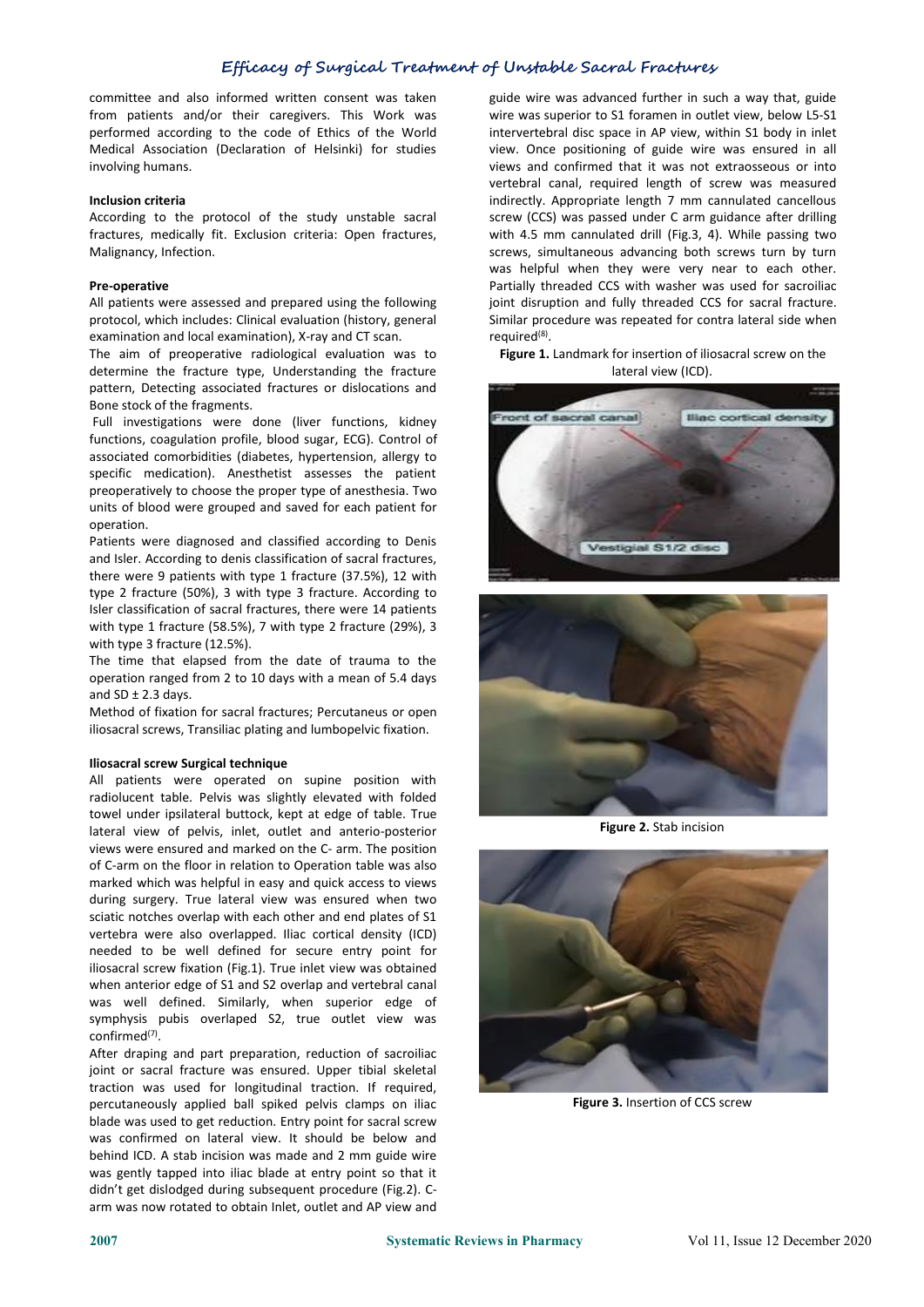

# **Figure 4.** Position of screw **Posterior tension band plate Surgical technique**

4.5 narrow precontoured DCP is placed along dorsum of the sacral and through the posterior iliac spines (transiliac plate fixation). Patient is placed in the prone position. Two incisions are made over the PSIS which are perpendicular to the iliac wings. Dissections are carried down to the bony surfaces; (dissection has to be down to bone leaving thick subcutaneous flab). Use the 4.5 drill to make 2-3 drill holes 1 cm lateral to the PSIS. 12 holes DCP 4.5 mm narrow plate is chiseled thru the iliac spine, passed along the dorsum of the sacrum to the opposite PSIS, the plate is fixed to the iliac wings using 4.5 mm cortical screws with four screws inserted into each iliac wing (Fig.5)**.**



**Figure 5.** surgical steps of posterior iliosacral tension band platting.

# **Lumbopelvic fixation Surgical technique**

The patients were placed prone. Dissection made by midline incisions. Neural decompression done by removal of comminutions from foramina if present with reduction. **Table.1.** Demographic data

Pedicle screws are inserted and connected with the rod. Iliac screws are inserted. Insertion of the connecting rod. Check



position of implants by AP, inlet and outlet view Figure 6. **Figure 6.** Intraoperative photo*.*

#### **Follow up**

The patients were examined each day during hospitalisation, and every week until 6 weeks after discharge, the patients were seen every one month till 9-12 months. Majeed functional scores and clinical grading was used for functional outcome taking in account of pain (30 points), return to work (20 points) sitting (10 points), sexual activity (4 points) and standing (walking aids; 12 points, gait ; 12 points and walking distance; 12 points). Score >85 was considered excellent, 70 to 84 good, 55 to 69 fair and <55 poor<sup>(9)</sup>.

## **Post-operative radiographs**

A pelvic CT scan was performed in selected cases postoperatively (cases associated with post operative neurological deficit and to confirm screw position).

## **Complications**

Non orthopaedic complications developed in 6 patients: deep vein thrombosis in one patients, chest infection in 3 patients, all complications in these 4 patients resolved with specific appropriate treatments. One patient developed urethral stricture secondary to urethral injury, the patient had anastmotic urethroplasty three months later. One patient had right vas deference cut intra operatively.

#### **RESULTS**

Age was distributed as 34.2±13.49 with a minimum 18 and maximum 51. Sex was distributed as males were 20 (83.3%) and females were 4 (16.7%). The reason for trauma was distributed as FFH were 6 (25%) and RTA were 18 (75%), Surgical was distributed as a plate was 2 (8.3%), lumbopelvic were 4 (16.7%), Iliosacral screws were 1 (1%). Denis Classification was distributed as I were 9 (37.5%), II was 12 (50%), III was 3 (12.5%) (Table 1).

There were in the study 24 patients classified by ASIA score preoperative as ASIA A0, ASIA B1, ASIA C3, ASIA D5, ASIA E15 patients. postoperative there were improvement as in (table 2).

Ten patients have excellent majeed (41.7%) of total 24 pt. 12 patients have good majeed (50 %) of total24 pt. 2 patients have fair majeed (8.3 %) of total 24 pt table 3.

Satisfactory outcome group significantly younger in age and shorter in operation days table 4.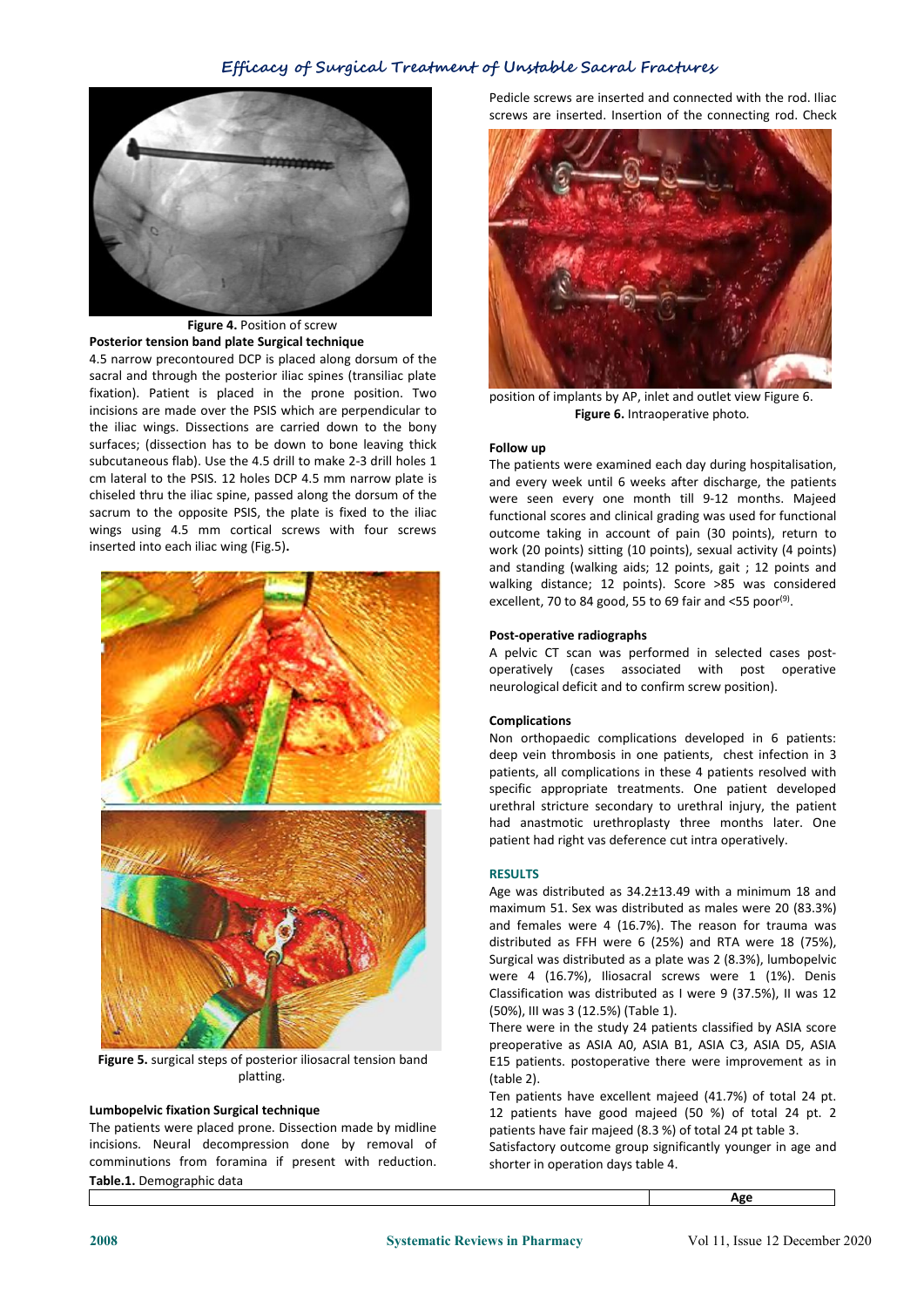| Mean <sup>±</sup> SD        |                              |       | 34.2±13.49   |  |  |
|-----------------------------|------------------------------|-------|--------------|--|--|
| <b>Median (Range)</b>       |                              |       | 30.0 (18-51) |  |  |
|                             |                              | N     | %            |  |  |
|                             | Male                         | 20    | 83.3         |  |  |
| Sex                         | Female                       | 4     | 16.7         |  |  |
|                             | 24                           | 100.0 |              |  |  |
| <b>Reason of trauma</b>     | <b>FFH</b>                   | 6     | 25.0         |  |  |
|                             | <b>RTA</b>                   | 18    | 75.0         |  |  |
| <b>Surgical</b>             | Plate                        | 2     | 8.3          |  |  |
|                             | lumbopelvic                  | 4     | 16.7         |  |  |
|                             | <b>Iliosacral screws</b>     | 17    | 74           |  |  |
|                             | <b>Plate and lumbopelvic</b> | 1     |              |  |  |
| <b>Denis Classification</b> |                              | 9     | 37.5         |  |  |
|                             | Ш                            | 12    | 50.0         |  |  |
|                             | $\mathbf{III}$               | 3     | 12.5         |  |  |
|                             | <b>Total</b>                 | 24    | 100.0        |  |  |

**Table 2.** ASIA score distribution pre and post

|      | Pre |      | Post |      |         |  |
|------|-----|------|------|------|---------|--|
|      |     | %    | N    | %    |         |  |
| ASIA |     | 4.1  |      | 0.0  | $0.02*$ |  |
|      |     | 12.5 |      | 4.1  |         |  |
|      |     | 20.8 |      | 8.2  |         |  |
|      | ᅩ   | 64.6 | 15   | 64.6 |         |  |

**Table 3.** Functional outcome according to majeed score

|    | .           | - - - - | Fair |
|----|-------------|---------|------|
| Nr | ו%ד<br>11 A | .       | 3%   |

| Table 4. Outcome |
|------------------|
|------------------|

|                             |              |                          | <b>OUTCOME</b>        |                       | t-Mann         | P        |
|-----------------------------|--------------|--------------------------|-----------------------|-----------------------|----------------|----------|
|                             |              |                          | Unsatisfactory 2(8.3) | Satisfactory 22(91.7) | Whitney/ $X^2$ |          |
| Age                         | Mean ± SD    |                          | $50.5 \pm 0.7$        | 30.54±9.81            | $-6.45$        | $0.00**$ |
| <b>Operation day</b>        | Mean ± SD    |                          | 36.0±5.65             | $7.13 \pm 3.8$        | $-8.21$        | $0.00**$ |
| Sex                         | Male         | N                        |                       | 19                    | 1.74           | 0.18     |
|                             |              | $\overline{\mathcal{C}}$ | 50.0%                 | 86.4%                 |                |          |
|                             | Female       | N                        | 1                     | 3                     |                |          |
|                             |              | %                        | 50.0%                 | 13.6%                 |                |          |
|                             | <b>FFH</b>   | N                        | 1                     | 5.                    |                | 0.39     |
| <b>Reason of trauma</b>     |              | $\%$                     | 50.0%                 | 22.7%                 | 0.72           |          |
|                             | <b>RTA</b>   | N                        | 1                     | 17                    |                |          |
|                             |              | $\%$                     | 50.0%                 | 77.3%                 |                |          |
|                             | spinopelvic  | N                        | 0                     | 5.                    | 0.43           | 0.5      |
| <b>Surgical</b>             |              | $\%$                     | 15.0%                 | 18.2%                 |                |          |
|                             | Iliosacral   | N                        | 2                     | 15                    |                |          |
|                             | <b>Screw</b> | %                        | 75.0%                 | 71.8%                 |                |          |
|                             | plate        | N                        | 0                     | 3                     |                |          |
|                             |              | %                        | 10.0%                 | 11.2%                 |                |          |
| <b>Denis Classification</b> |              | N                        | 0                     | 9                     |                | 0.19     |
|                             |              | %                        | 0.0%                  | 40.9%                 | 3.27           |          |
|                             | $\mathbf{I}$ | N                        | 1                     | 11                    |                |          |
|                             |              | %                        | 50.0%                 | 50.0%                 |                |          |
|                             | III          | N                        |                       | $\overline{2}$        |                |          |
|                             |              | %                        | 50.0%                 | 9.1%                  |                |          |
| <b>Total</b>                |              | N                        | $\overline{2}$        | 22                    |                |          |
|                             |              | $\%$                     | 100.0%                | 100.0%                |                |          |

#### **DISCUSSION**

In this study 17 patients underwent iliosacral screw, 4 spino pelvic, 2 patients underwent plate and one plate with spinopelvic while Babak Mirzashahi<sup>(10)</sup> Fourteen patients (12) found (51.9%) underwent percutaneous iliosacral screw fixation and thirteen patients (48.1%) underwent spinopelvic fixation.

Osterhhof<sup>(11)</sup> proved that percutaneous iliosacral screw together with sacral fra fixation is a rapid and definitive treatment for posterior pelvic ring injuries with a low risk of secondary bleeding

during posterior pelvic stabilization. The technique using standard C-arm fluoroscopy was also found to be safe for screws placed in S2 with agreement of our study, Nork et al. (12) found bilateral percutaneous iliosacral screw fixation to be safe and effective in treating minimally displaced sacral-U fracture.

Mirzashahi. (10) reported 10 cases with pelvic fractures, together with sacral fractures and spinopelvic instability that underwent spinopelvic fixation. They showed that preoperative VAS and Oswestry index were changed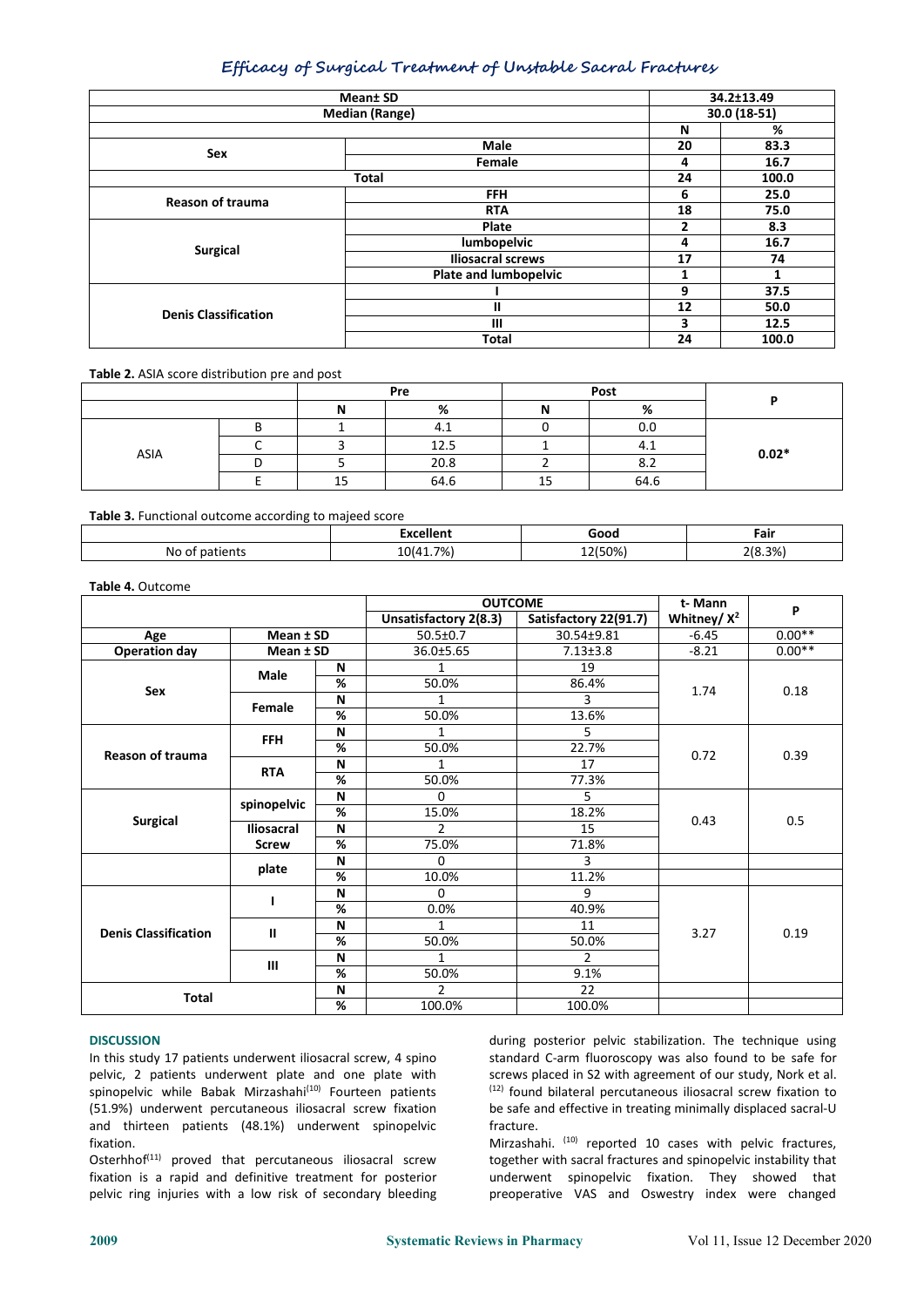dramatically and concluded that aggressive stabilization and fixation must be done, as soon as possible and without any delay, in patients who suffered from spinopelvic instability.

Mirzashahi. (10) reported four cases with U-shaped sacral is the tre fractures that underwent early surgical treatment. Due to spinopelvic dissociation and neurologic deficits in their series, laminectomy and spinopelvic fixation were done. In addition, they reported that no complication was encountered because of fixation. They also reported that this kind of fixation allow early mobilization of polytraumatized patients.

In this study satisfactory outcome group significantly younger in age and shorter in operation days similar to Routt et al<sup>(13)</sup>, Showed that delays of surgery of 5 days or  $\frac{3.5}{0}$ longer were related to poorer closed reduction rates and Denis et al <sup>(14)</sup>, Reported that delays longer than 2 weeks had 4.Grotz, M. R poorer outcomes in neurologically consistent patients (4,12). Late surgery was performed in 7 of our cases (70%) and this management and outcome. Injury, 36(1), 1-13. affected the success of the reduction negatively. Importance  $5.5$ ullivan MP, of early surgery must be stressed in preventing the spinopelvic imbalance.

In this study  $7$  cases of infection 6 superficial  $1$  deep but Routt et al  $^{(13)}$  proved that there were no posterior pelvic infections. Minimal blood loss was associated with this technique. Complications occurred due to inadequate imaging, surgeon error, and fixation failure. Fluoroscopic imaging was inadequate due to obesity or abdominal contrast in eighteen patients. Five screws were misplaced due to surgeon error. One misplaced screw produced a transient L5 neuropraxia. Fixation failures related to either delayed union, noncomplicance, and a deep anterior pelvic polymicrobial infection secondary to a urethral tear occurred in seven patients. There was one case sacral nonunion that required debridement, bone grafting, and repeat fixation prior to healing.

In this study 1 pt had deep venous thrombosis, 3 chest infection while Kamerkar et al  $(15)$  proved that five patients  $f_{\text{fract}}$ (13 percent) suffered a pulmonary embolus in the early postoperative period, one of which was fatal, a hospital mortality of 2.6 percent. Screw misplacement occurred in five patients but there were no adverse sequelae. In thirtyfour cases with radiographic follow-up, malunion was noted  $11.$ in fifteen cases (44 percent). A lower rate of malunion (36 Percutane<br>norsent) was noted with internal fixation of the anterior posterior percent) was noted with internal fixation of the anterior lesion. Of twenty-six patients with long-term follow-up, only four (15 percent) had no pain. Sacroiliac fusion for pain was performed in three patients (11 percent). Twelve patients 12. (46 percent) returned to their pre-injury occupation, six patients (23 percent) changed occupation, and nine patients (30 percent) had not yet returned to work by last follow-up.

In this study there were 2 cases with postoperative  $13$ . neurological deficits improved within 4 months and one case didn"t improve during follow up while Taguchi et al., <sup>(16)</sup> found that, amongst the seven cases with neurological deficits, two cases improved completely and five cases improved partially during follow up and Bellabarba et al, <sup>(17)</sup> had 22 cases with preoperative neurological deficits but only six of them recovered. They explained this low rate by the  $15$ . presence of nerve root avulsions in most of these cases.

# **CONCLUSION**

In conclusion, sacral fractures are rare and detection of these potentially complicating fractures is very important. A  $16$ . high index of suspicion and use of diagnostic modalities, such as X-ray, CT scan, MRI are mandatory to recognize these fractures. In terms of treatment for nondisplaced

Denis type 1 and 2, it seems that minimal invasive techniques, like percutaneous iliosacral fixation, are good options and for spinopelvic dissociation, spinopelvic fixation is the treatment of choice, with reasonable outcome.

#### **REFERENCES**

- 1.Konin GP & Walz DM. (2010): Lumbosacral transitional vertebrae: classification, imaging findings, and clinical relevance. Am J Neuroradiol.; 31(10): 1778–1786.
- 2.Mehta, S., Auerbach, J. D., Born, C. T., & Chin, K. R. (2006). Sacral fractures. *JAAOS-Journal of the American Academy of Orthopaedic Surgeons*, *14*(12), 656-665.
- 3.John, Thomas A. St.(2009): "Advances in Lumbar Spine Surgery." Orthopaedic Physical Therapy-E-Book: 407.
- 4.Grotz, M. R. W., Allami, M. K &Harwood, P. (2005): Open pelvic fractures: epidemiology, current concepts of
- Smith HE&Schuster JM. (2014): Spondylopelvic dissociation. Orthop Clinics North Amer 45(1):65–75.
- 6.Beckmann N &Cai C. (2016): CT characteristics of traumatic sacral fractures in association with pelvic ring correlation using the Young-Burgess classification system. Emerg Radiol(24):605-617.
- 7.Kirshblum, S. C., Burns, S. P., Biering-Sorensen, F., Donovan, W., Graves, D. E., Jha, A., ... & Schmidt-Read, M. (2011): International standards for neurological classification of spinal cord injury. *The journal of spinal cord medicine*, *34*(6), 535-546.
- 8.Shrestha, D., Dhoju, D., Shrestha, R., & Sharma, V. (2015): Percutaneous ilio-sacral screw fixation in supine position under fluoroscopy guidance. *Kathmandu University Medical Journal*, *13*(1), 56-60.
- 9.Majeed SA. (1989): Grading the outcome of pelvic fractures. J Bone Joint Surg Br; 71:304-6.
- Mirzashahi B, Farzan M, Sadat M et al. (2015): Surgical Treatment of Sacral Fractures: A Case Series Study. J Orthop Trauma, 1: 2061-63.
- Osterhoff G, Ossendorf C, Wanner G et al. (2011): Percutaneous iliosacral screw fixation in S1 and S2 for pelvic ring injuries: technique and perioperative complications. Arch Orthop Trauma Surg., 131(6):809-13.
- Nork S, Jones C, Harding S et al. (2001): Percutaneous stabilization of U-shaped sacral fractures using iliosacral screws: technique and early results. Journal of Orthopaedic Trauma, 15(4): 238-246.
- Routt M, Simonian P, Inaba J (1997): Iliosacral screw complications. Operative Techniques in Orthopaedics, 7(3): 206-220.
- Denis F, Davis S, Comfort T (1988): Sacral fractures: an important problem. Retrospective analysis of 236 cases. Clin Orthop Relat Res., 227:67–81.
- Kamerkar D, John M, Desai S et al. (2016): Arrive: A retrospective registry of Indian patients with venous thromboembolism. Indian journal of critical care medicine: peer-reviewed. Official Publication of Indian Society of Critical Care Medicine, 20(3): 150–158.
- Taguchi T, Kawai S, Kaneko K et al. (1999): Operative management of displaced fractures of the sacrum. J Orthop Sci., 4(5):347–352.